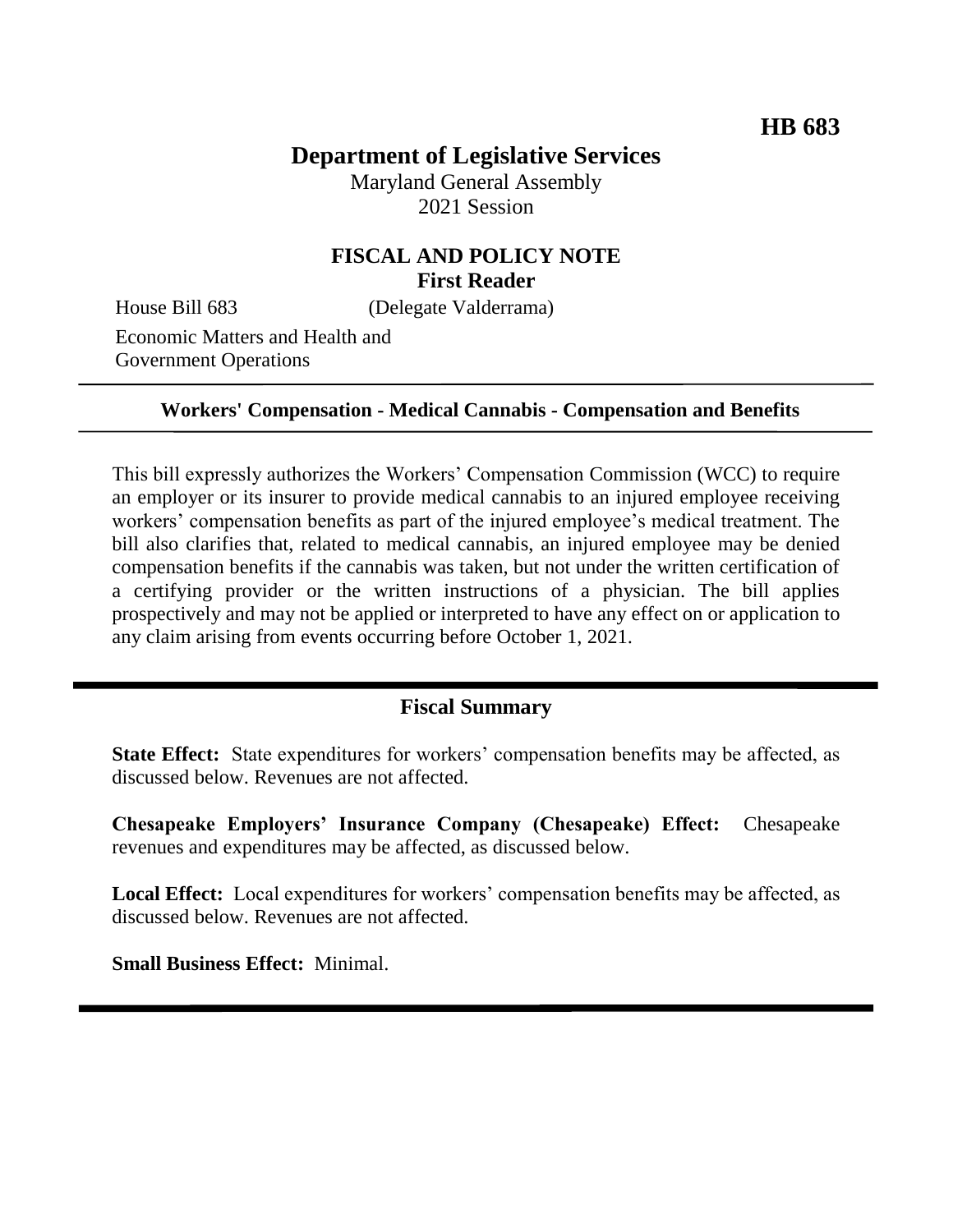# **Analysis**

#### **Current Law:**

### *Workers' Compensation Medical Benefits*

If an employee covered under workers' compensation insurance has suffered an accidental personal injury, compensable hernia, or occupational disease, the employee is entitled to compensation benefits paid by the employer, its insurer, the Subsequent Injury Fund, or the Uninsured Employers' Fund, as appropriate. Workers' compensation benefits include wage replacement, medical treatment, death and funeral costs, and vocational rehabilitation expenses.

An employer or its insurer has to pay for specified medical care and treatment for an injured employee who experiences a compensable injury or occupational disease. This includes (1) medical, surgical, or other attendance or treatment; (2) hospital and nursing services; (3) medicine; (4) crutches and other apparatus; and (5) artificial arms, feet, hands, and legs and other prosthetic appliances. This medical care and treatment must be provided for an appropriate time period, depending on the nature and type of personal injury, compensable hernia, or occupational disease.

#### *Natalie M. LaPrade Medical Cannabis Commission*

The Natalie M. LaPrade Medical Cannabis Commission is responsible for implementation of the State's medical cannabis program, which is intended to make medical cannabis available to qualifying patients in a safe and effective manner. The program allows for the licensure of growers, processors, and dispensaries and the registration of their agents, as well as registration of independent testing laboratories and their agents. There is a framework to certify health care providers (including physicians, dentists, podiatrists, nurse practitioners, nurse midwives, and physician assistants), qualifying patients, and their caregivers to provide qualifying patients with medical cannabis legally under State law via written certification. Additionally, there are legal protections for third-party vendors authorized by the commission to test, transport, or dispose of medical cannabis, medical cannabis products, and medical cannabis waste.

#### *Existing Protections Related to the Use of Medical Cannabis*

A qualifying patient who is in possession of a 30-day supply of medical cannabis (or more if the patient's certifying provider stated in the written certification that a 30-day supply is inadequate) is not subject to arrest, prosecution, or any civil or administrative penalty and may not be denied any right or privilege for the medical use of cannabis. Although it is not